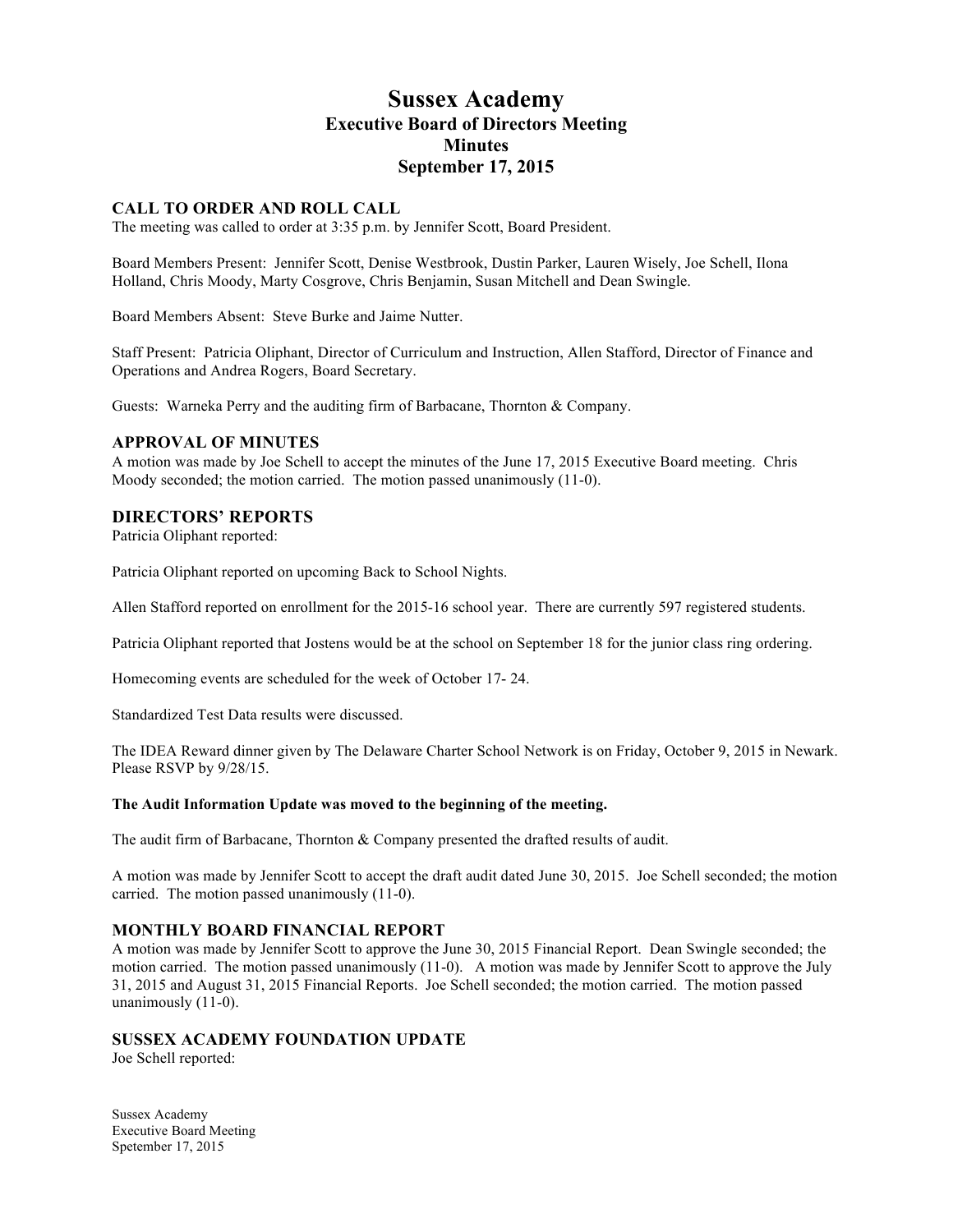The Sussex Academy Foundation has currently raised \$22M. An additional \$10M still needs to be raised to complete the capital campaign.

Denise Westbrook has been added to the Executive Board of the Sussex Academy Foundation.

## **COMMITTEE REPORTS**

## **Executive**

No report was presented.

#### **Finance**

No report was presented.

## **Recognition**

Service awards were presented on August 26, 2015 at a staff luncheon.

## **Public Relations**

No report was presented. The next meeting will on Tuesday, September 22, 2015.

## **Building and Grounds**

Joe Schell reported that the first Varsity game would be played on the new turf field on September 17, 2015. Lighting, scoreboard and stands will be completed in school year 2016-2017. Pool construction should begin next week and bids for the new middle school wing will be posted soon.

## **Program Development**

No report presented.

## **Athletics**

Written report was presented.

## **Legislative**

No report was presented.

## **Policy**

Patricia Oliphant presented a draft of Policy 1006. It will be discussed at the October board meeting.

## **Library**

Ilona Holland reported that Jennifer Leonard was hired as the new librarian.

# **OLD BUSINESS**

No Old Business reported.

## **NEW BUSINESS**

Please send committee assignment reports to Andrea Rogers to be updated.

## **PUBLIC COMMENTS**

There were no public comments.

## **EXECUTIVE SESSION**

A motion was made to enter Executive Session at 5:45 by Jennifer Scott to discuss a legal matter. Marty Cosgrove seconded; the motion carried. The motion passed unanimously (11-0).

A motion was made to come out of Executive Session at 5:56 by Jennifer Scott. Marty Cosgrove seconded; the motion carried. The motion passed unanimously (11-0).

Sussex Academy Executive Board Meeting Spetember 17, 2015